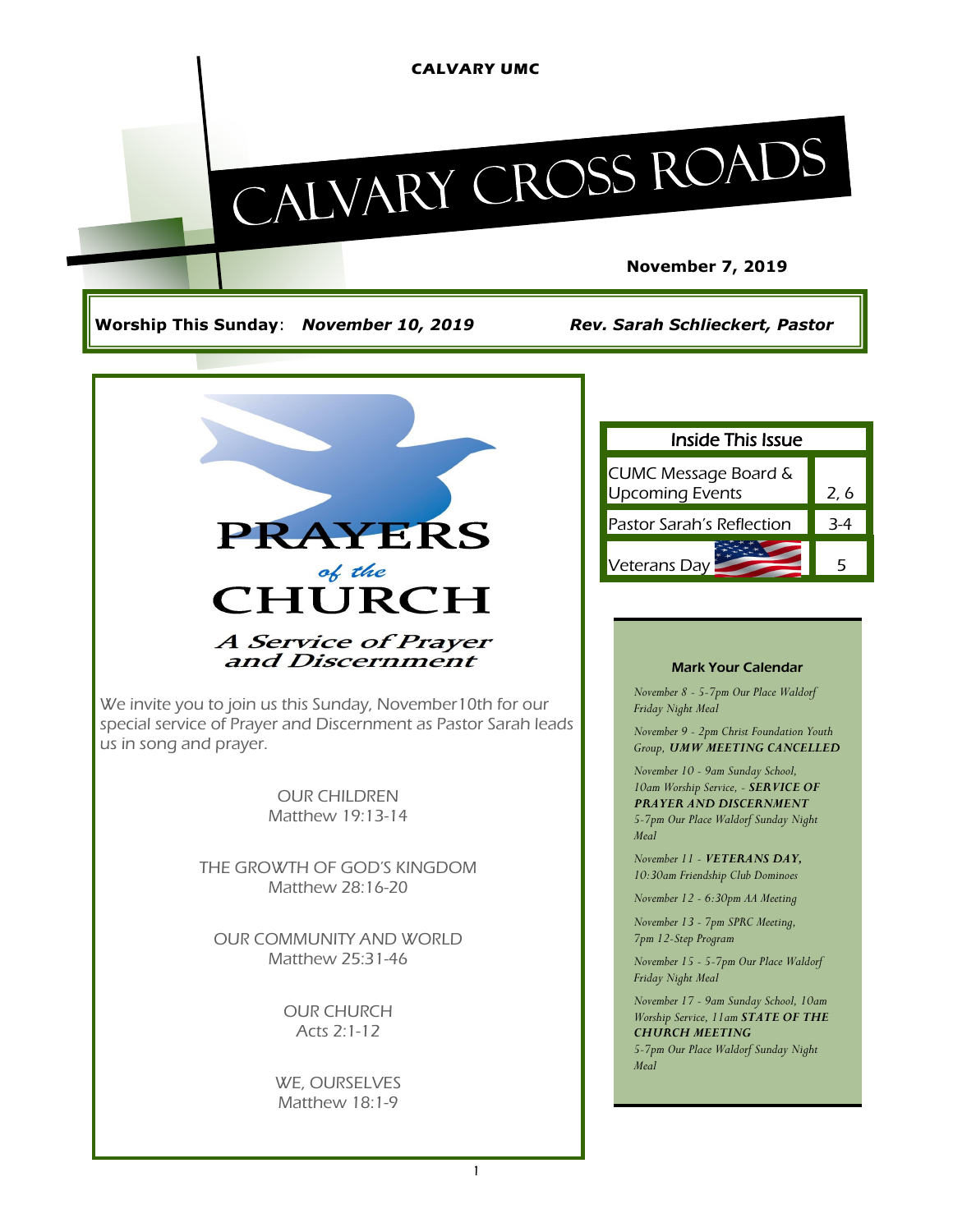## CUMC message board and upcoming events

The SPRC will meet Wednesday, November 13th at 7:00 p.m.



As we look ahead at the New Year and reflect on where we are now as a congregation and where God might be calling us to go, please mark your calendar for a State of The Church meeting on Sunday, November17th immediately following Worship Service. All are invited to attend.

In the meantime, I invite you into a time of deep prayer and discernment for our life together as a congregation. Please devote time each day to praying for our congregation, seeking God's guidance for our work together, and asking for God's wisdom as we discern plans for the future. We will be sharing more information about where we are as we prepare for and at the State of the Church meeting.



Immediately following Worship Service on December1st, the Friendship Club Ladies will be serving a variety of delicious homemade soups with all the trimmings, and, for dessert - cake and ice cream!



### BABY SHOWER FOR JESUS

Mark your calendar. On Sunday, December 15th, we will have a **Baby Shower for Jesus** following worship. This will be a very special Sunday, since this is also the day we have scheduled our children's pageant. What is a Baby Shower for Jesus? Well, it's a fun way to donate baby items to families in need. We will be sending items to the Catherine Foundation as well as Lifestyles, who both help families in our area. Needed items include diapers and wipes, though we will also accept new baby items of any kind, as well as gift cards. You can start now by picking up a package of diapers or wipes with your groceries, or looking for special sales on these. Let's see how many little ones we can bless this year! *(Please do not wrap* your items) The Friendship Club will be coordinating the Baby Shower party, and will provide light refreshments and maybe a couple fun games! We will have special cards available for you to fill out to give to family or friends to note gifts given in their honor to the Baby Shower.



Dear Friends,

Thank you so much for the beautiful cards, phone calls and prayers for my family on the death of my nephew, Barry Todd.

Love, Rebecca Morris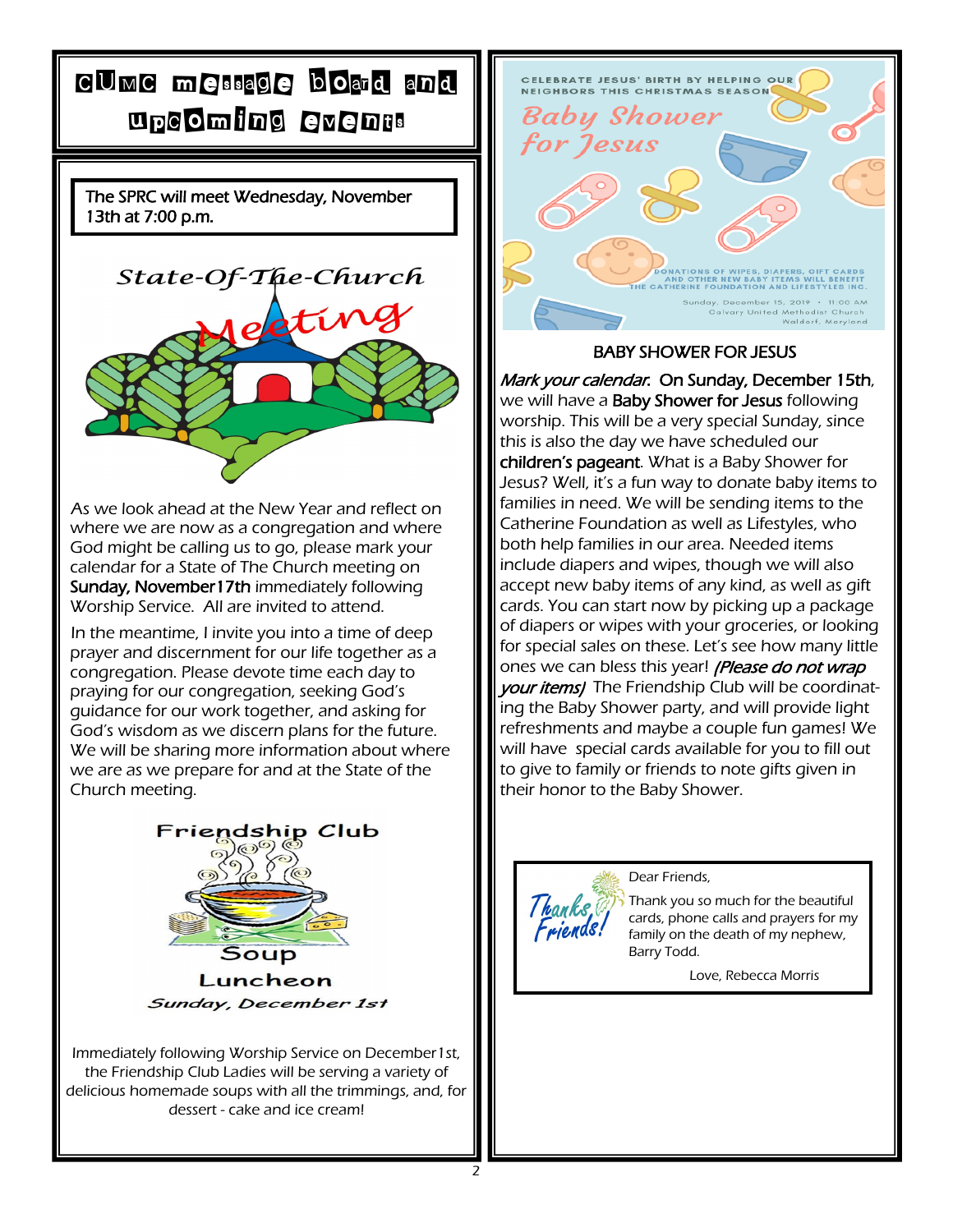# Pastor Sarah's Reflection

Dear Calvary UMC family,

This past Monday, our Church Council met to begin their discussions about our path forward as a congregation given both the immediate financial concerns we face as well as our long-term direction as a congregation given decades of continued decline. I want to briefly summarize these discussions and initial decisions for you, as well as invite you to contact me if you would like more information—including the detailed 7-page letter I sent Council members prior to the meeting sharing statistics, financial details and introducing potential paths forward. I will also share with you our plan for these discussions moving forward, including an invitation to you to not only join us in prayer, but also to take part in future discussion, discernment and decisions.

We have outlined three levels of decisions needing to be made:

- Issue #1: Financial solvency through the end of 2019
- Issue #2: Financial and operational stability through end of June 2020 (the point at which changes to pastoral leadership are normally implemented)
- Issue #3: Long-term planning, discernment of direction and future of the congregation

### ISSUE #1

Facing a pressing budget shortfall as well as cash flow issue, the Council approved a recommendation from our Finance Committee to take a \$15,000 loan from our educational scholarship endowment to cover operational expenses. We recognize this is a drastic and unsustainable financial plan for any length of time, but Finance and Council agreed it was necessary to pay our bills through the end of 2019 and enter 2020 with sufficient cash flow.

## ISSUE #2

Council offered general agreement to the Finance Committee's recommendation that changes be made to our operational expenses moving into 2020, including reducing staff (administrative assistant and custodian) to a third of their hours and salary. This will necessitate changes in how we function as a church, and the SPRC will work with me and the staff to adjust job descriptions and expectations accordingly. In addition, the Finance Committee will prepare the 2020 budget with an eye to any additional cuts which are possible. Even with these, as we look to offering our financial pledges for 2020 on November 17, I will be inviting you to consider increasing your weekly giving to the church to help provide for our shared ministry through the first half of the year, especially. When Council meets again, on December 9, we will review (and move to amend and/or approve) a budget including these changes.

### ISSUE #3

It is neither financially possible nor necessary to provide for the compensation of a fulltime pastor given our current situation and size. This has been the case for a number of years. Having spoken with our District Superintendent, Calvary needs to determine a path forward past June 30, regarding whether we will continue on our current path but receive a pastor at halftime (or less), or choose a more radical path, possibly including closing down and relaunching a new church. In the latter case, we may be able to tap outside resources to help provide for a fulltime pastor (which would an important need for a new church start).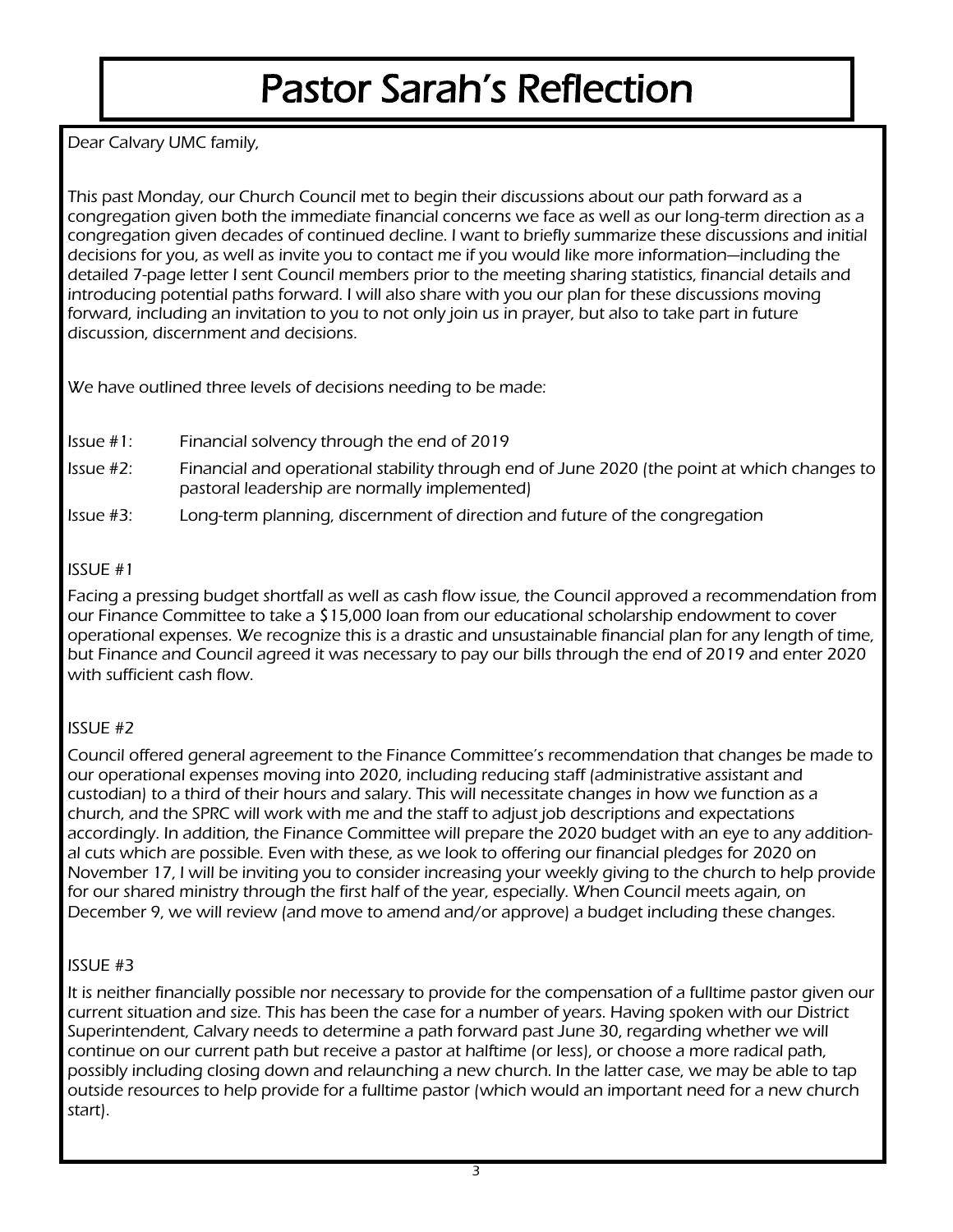# Pastor Sarah's Reflection - con't.

As we discussed these options, at Council Monday we clearly had many questions about what each path would entail. I am working with our congregational leaders, district and conference staff, and outside experts to draft proposals for each of these options. I will be presenting the drafts as we have them at a State of the Church meeting following worship on Sunday, November 17. It is my hope that anyone who has an interest in which path we take will attend that session. There will also be discussions following after that. We have not yet determined when a formal decision about a path forward will be made, but the making of that decision will follow whatever relevant processes are required by the Book of Discipline. We do, however, need to determine by the end of December generally which path we will take, because the Cabinet and Bishop need to know by January whether to look to appoint a pastor full or part-time to Calvary, effective July 1. Please see below for our outline of our coming discussions—and please plan to take part.

Sun., 11/17 Pledge Sunday, State of the Church Meeting following worship

Sun., 12/1-Sat., 12/7 Small Group discussions

- Sun., 12/8 State of the Church Update Meeting
- Mon., 12/9 Church Council meeting to finalize 2020 budget, addressing Issue #2, offer guidance to District Superintendent, and determine future steps/process

Also, please do not hesitate to reach out to me with any questions, or to schedule a time to sit down with me and talk further.

Finally, beginning with a special service of prayer and discernment this Sunday (during our 10 am worship), I invite you into a time of intentional prayer and discernment for our congregation during the months of November and December. Please make time each day to pray for our shared ministry, as well as to listen for God's guidance. As a help in these times of prayer and discernment, I invite you to consider the following questions:

Who will we never reach if the only thing we have to offer is church as we know it? Who will we never reach if the only thing we have to offer is church as we like it?

How much of the church are we willing to let go of in order to follow Jesus?

What path is God calling us as a congregation to take in order to make disciples of Jesus Christ for the transformation of the world?

What am I, individually, willing to do in order to be faithful to God's call?

Thank you for your continued support, both of me as your pastor, and of our entire congregation. Scripture repeatedly testifies that it is in times of urgency, even crisis, that God is able to bring new life and new hope. I walk with you through this season confident that there are so very many people in our area who are in need of a saving relationship with God through Jesus Christ—and that God is calling us to be poured out and committed to the mission of making disciples of Jesus Christ for the transformation of the world. I hope you will join me on this journey.

Grace and Peace.

Pastor Sarah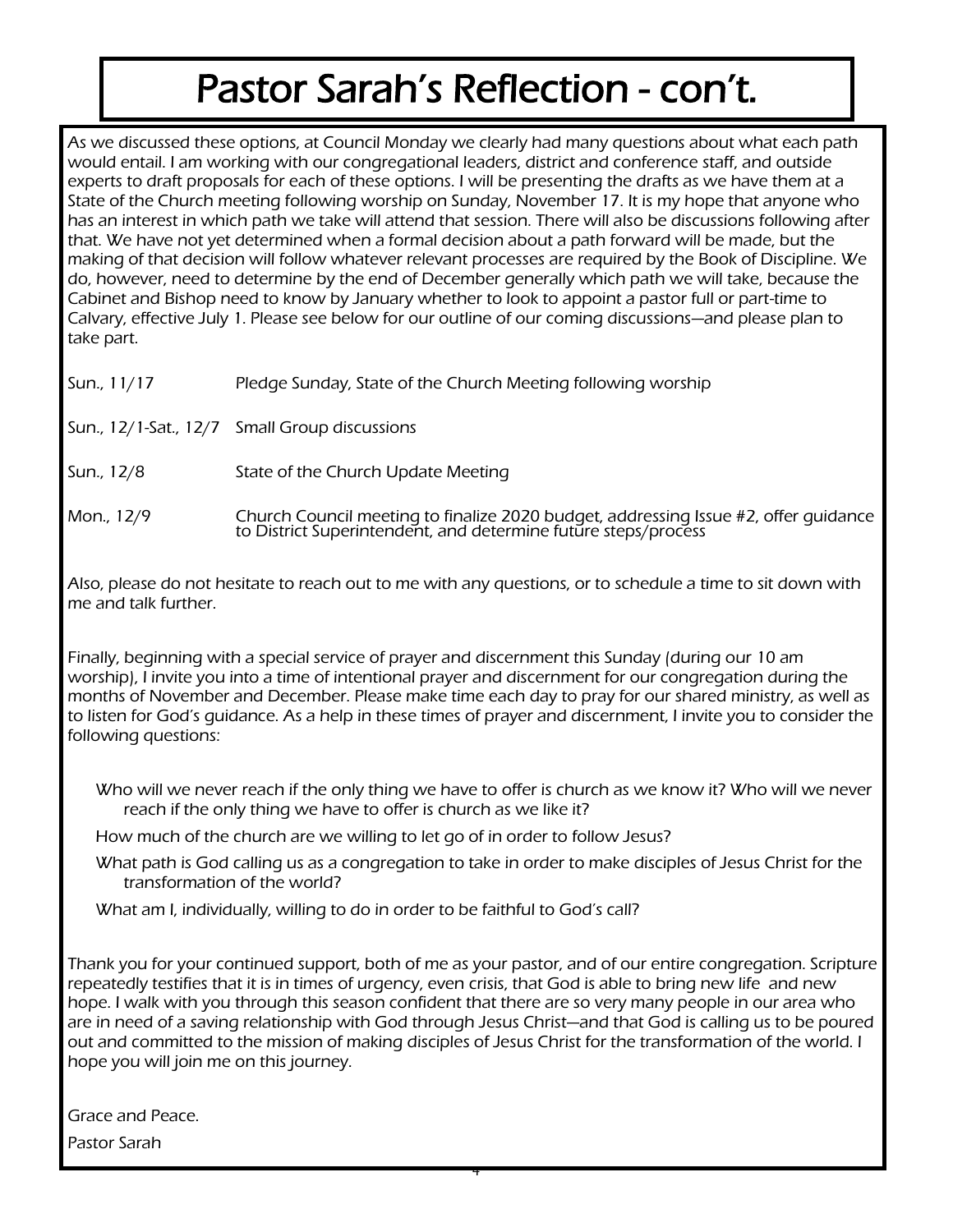

A lot of people think it's **"Veteran's Day" or "Veterans' Day,"** but they're wrong. The holiday is not a day that "belongs" to one veteran or multiple veterans, which is what an apostrophe implies. It's a day for honoring all veterans — so no apostrophe needed.

Veterans Day is NOT the Same as Memorial Day. A lot of Americans get this confused, and we'll be honest — it can be a little annoying to all of the living veterans out there. Memorial Day is a time to remember those who gave their lives for our country, particularly in battle or from wounds they suffered in battle. Veterans Day honors all of those who have served the country in war or peace — dead or alive — although it's largely intended to thank living veterans for their sacrifices.

It was originally called Armistice Day, commemorating the end of World War I. World War I officially ended when the Treaty of Versailles was signed on June 28, 1919. However, the fighting ended about seven months before that when the Allies and Germany put into effect an armistice on the eleventh hour of the eleventh day of the eleventh month.

For that reason, Nov. 11, 1918, was largely considered the end of "the war to end all wars" and dubbed Armistice Day. In 1926, Congress officially recognized it as the end of the war, and in 1938, it became an official holiday, primarily a day set aside to honor veterans of World War I.

But then World War II and the Korean War happened, so on June 1, 1954, at the urging of veterans service organizations, Congress amended the commemoration yet again by changing the word "armistice" to "veterans" so the day would honor American veterans of all wars.

### Please remember to say "thank you" to our Veterans on this Veterans Day, Monday, November 11th